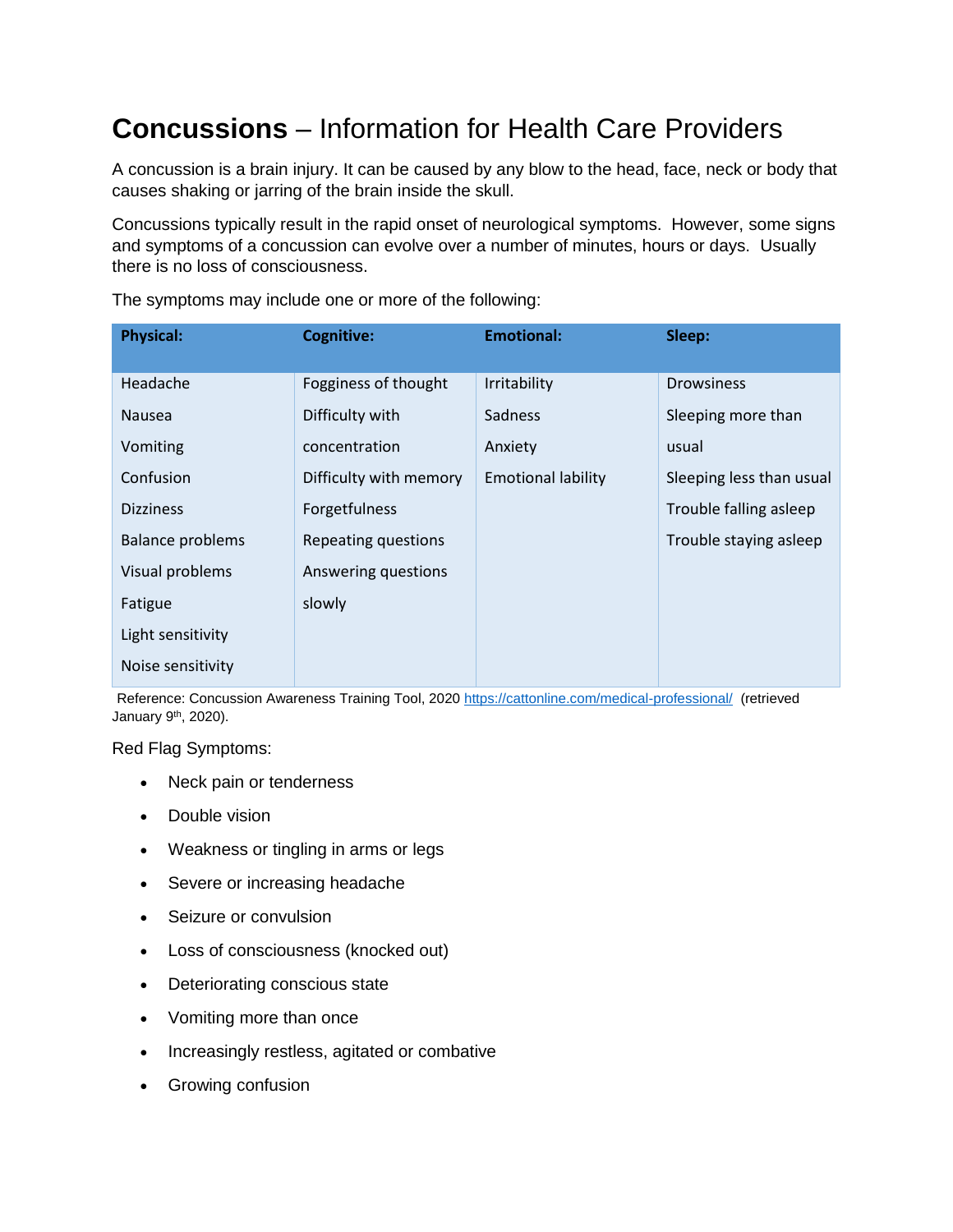If a patient experiences any of the "Red Flag" symptoms, this could be a sign of a more serious injury.

#### Rowans Law

[Rowan's Law](http://www.mtc.gov.on.ca/en/publications/rowan_report.pdf) imposes requirements to address concussion safety.

On July 1, 2019, new rules came into effect through *Rowan's Law*, to improve concussion safety in amateur competitive sport.

The Ministry of Education has a [concussion policy \(PPM](http://www.edu.gov.on.ca/extra/eng/ppm/158.pdf) 158) for school boards, school authorities and Provincial and Demonstration schools. This policy is was updated by the Ministry of Education to be consistent with *Rowan's Law*, and new requirements for school boards will come into effect on January 31, 2020.

### Concussion Management

A concussion should only be diagnosed by a Physician or Nurse Practitioner. There are several resources available to assist medical professionals complete a thorough examination for concussion.

#### Resources:



The [Concussion Awareness Training Tool \(CATT\)](https://cattonline.com/medical-professional/) is a series of online educational modules and resources with the goal of standardizing concussion recognition, diagnosis, treatment, and management.



Parachute Canada is a national injury prevention organization that focuses on the prevention of injury. The website provides a series of available [evidence-based concussion resources](https://parachute.ca/en/professional-resource/concussion-collection/) for health care providers.